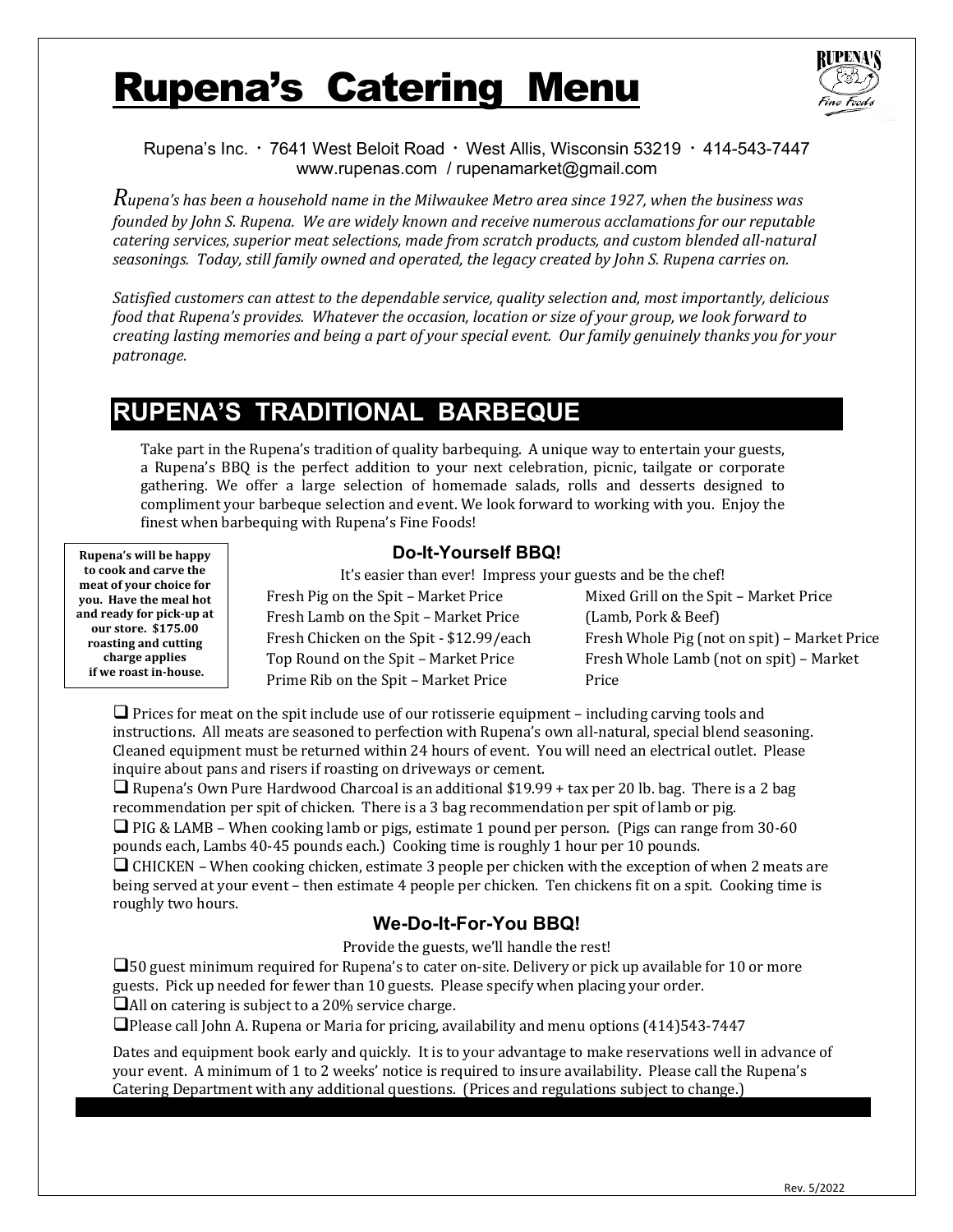# **RUPENA'S SELECT CARRY OUTS**

For a light meal try a sandwich or salad and customize it with items from our carry out menu. \_\_**Salads\_\_**

### **\_\_Sandwiches / Wraps\_\_**

### **Build your Own Sandwich**

Platters of sliced turkey, ham, beef, and salami, cheddar and Swiss *cheeses with Kaiser rolls, leafed lettuce, sliced tomatoes, onions,* pickle spears, and assorted condiments. Choose two of the following *accompaniments: chips, potato salad, or vinaigrette pasta salad.* For dessert, select between chocolate chip cookies or brownies. \$23.99 / person

### **Sandwich or Wrap Shop**

*Chicken ranch, veggie, and turkey bacon wraps, or variety of ham, beef, and turkey sandwiches with lettuce, tomato, and cheese. Mayonnaise and mustard on the side. Pickle spears, choice of potato chips* or potato salad. For dessert, select between cookies or *brownies. Pasta salad \$1.25 extra.* \$18.99 / person

### **Delicious Sandwich Spreads and Salads**

*Chunky Chicken Breast Salad, Turkey or Ham Salad, cheddar and Swiss cheese with Kaiser rolls, leafed lettuce, sliced tomatoes, onions,* pickle spears, and assorted condiments. Choose two of the following *accompaniments: chips, potato salad, or vinaigrette pasta salad.* For dessert, select between chocolate chip cookies or brownies. \$16.99 / person

### **Tossed Salad**

*Traditional salad greens topped with shredded carrots, cucumbers, and tomatoes. Includes 3 dressings of your choice.* \$35.00/45.00/65.00

### **Chicken Caesar Salad**

*A classic salad topped with grilled chicken breast, grated parmesan cheese, croutons and our delicious Caesar dressing.* \$40.00/60.00/70.00

### **Chef's Salad**

*A tossed green salad topped with ham, turkey, fresh-sliced*  vegetables, hard-boiled eggs and shredded cheese. Includes 3 *dressings of your choice.* \$40.00/60.00/70.00

### **Italian Antipasto Salad**

*Salad greens topped with chopped red onions, sliced black olives, feta cheese, shredded parmesan, mortadella, roasted red peppers, cucumbers, and tomatoes. Best served with our very own vinaigrette.* \$50.00/68.00/80.00

# **YOUR CHOICE BUFFETS**

*Review our list of choice selections and build a buffet to your liking.* 

### **Basic Buffet**

Choose one entrée, one vegetable, one potato, one salad, and one dessert from our choice selections list. \$22.99 / person

**Combo Buffet** Choose two entrées, one vegetable, one

### **Chef's Buffet**

Choose three entrées, one vegetable, one potato, one salad, and one dessert from our choice selections list. \$30.99 / person

# --------**Choice Selections List**------

### **Entrées**

Sliced Turkey & Gravy . Stuffed Pork Chops . Double-Smoked Baked Ham • Pork & Gravy •Lemon Garlic Boneless, Skinless Chicken Breast • Polish, Hungarian, or Smoked Sausage • Italian Meatballs & Sauce • Italian Sausage & Sauce • Homemade Brats • Hamburgers in Onion Gravy . Boca Burgers . Texas-Style Shredded Beef, Pork, or Chicken . Meatloaf with BBQ or Gravy Vegetable Fajitas • Cheese Mostaccioli • Veggie Lasagna Rupena's Famous Angus Roast Beef – add \$2/per person Spit Roasted Chicken - add \$2/per person Baby Back Ribs - add \$3/per person

### **Vegetables**

Fresh Asparagus Spears (in season) • Green Beans Almandine • Mushrooms in Sour Cream . Cauliflower with Breadcrumbs . Dilled Baby Carrots . Golden Corn . Peas & Carrots

Rolls can be added for \$1.50 per guest.

potato, one salad, and one dessert from our choice selections list. \$25.99 / person

### **Potatoes, Rice, & Pasta**

Mashed Potatoes & Gravy . Baked Potatoes & Sour Cream . Parsley Buttered New or Red Potatoes . Au Gratin Potatoes . Scalloped Potatoes • Rice Pilaf • Macaroni & Cheese (white or yellow) • Baked Beans (no meat) • Calico Beans - add \$1 per person

### **Salads**

Tossed Salad • Mustard Potato Salad • Grandma's Potato Salad

• Red Potato Salad • German Potato Salad • Baked Potato Salad

• Creamy Coleslaw • Crispy Coleslaw • Vinaigrette Pasta Salad • Pasta Salad • Three-Bean Salad • Shrimp Salad • Seafood Salad • Or ask for more options

### **Desserts**

Fruit Fluff • Assorted Turnovers • Brownies • Homemade Pies • Cheesecake • Cookies • Cupcakes – add \$3.00 per person• Fresh Fruit - add \$4 per person

If there is something you don't see, please ask! We will **make anything you would like!**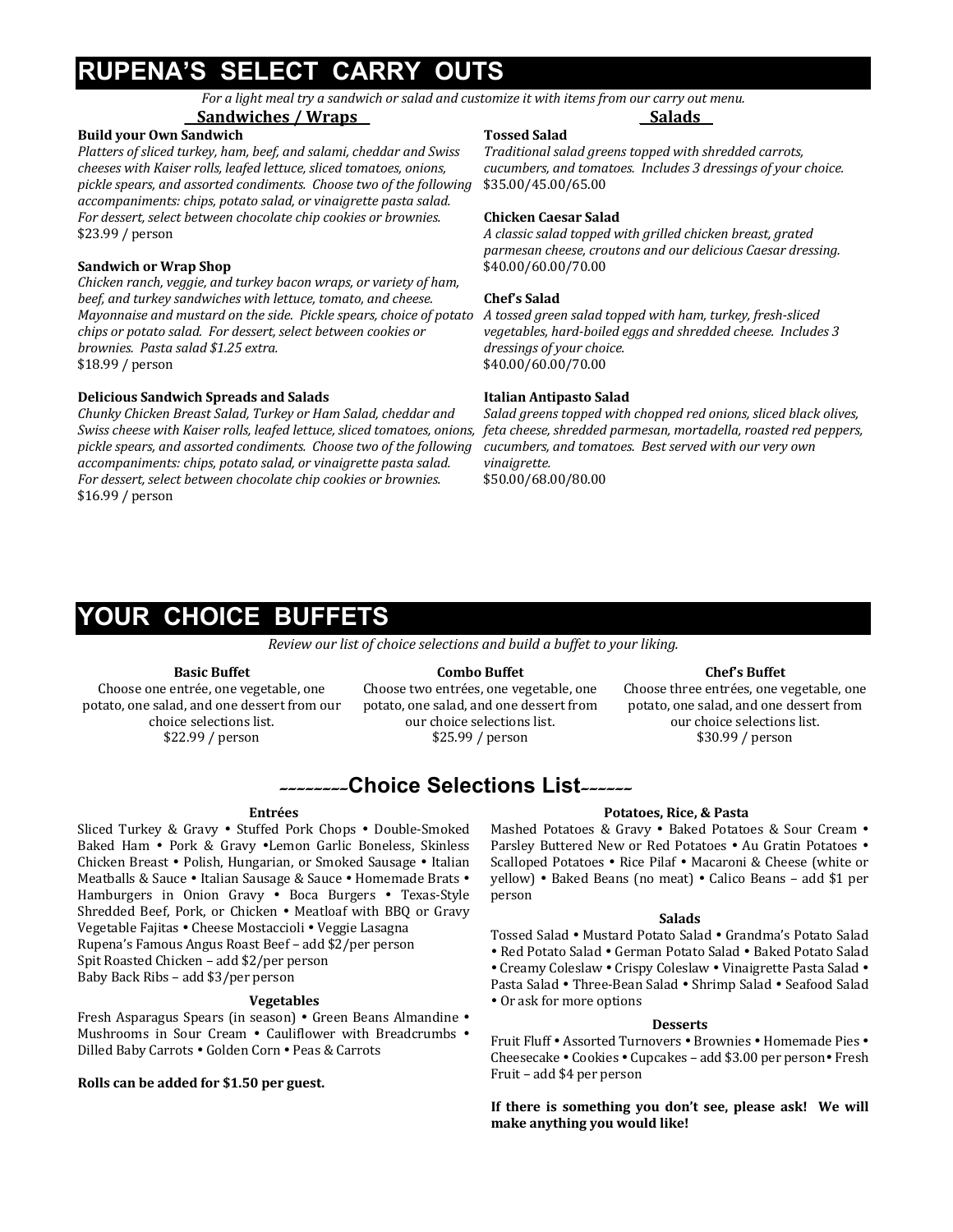# **FROM OUR FAMILY TO YOURS – RUPENA'S FAVORITE MEALS**

### **HOME SMOKED HAM DINNER**

One home smoked ham, carved or whole. Choice of Scalloped or Mashed Potatoes and Gravy or Mac and Cheese. Choice of Vegetable: Corn, or Green Beans. Also includes: Fruit Fluff, and Petite Rolls. Choice of Pie: Cherry or Apple. Small  $(2-4$  guests) \$75.99 (6 rolls plus one whole pie) Medium  $(5-7$  guests)  $$132.99$   $(12$  rolls plus two pies) Large  $(8-10 \text{ guests})$  \$189.99  $(18 \text{ rolls plus two pies})$ 

### **RUPENA'S TURKEY DINNER**

Fresh roasted turkey, carved or whole. Rupena's homemade stuffing, Mashed Potatoes. Choice of Vegetable: Corn or Green Beans. Also includes: Sweet Potatoes, Gravy, Petite Rolls, and Fruit Fluff (seasonal). Choice of Pie: Pumpkin or Apple. Extra Small  $(3-6$  guests) \$131.99  $(6 \text{ rolls plus one pie})$ Small (7-10 guests) \$219.99 (12 rolls plus two pies) Medium (11-14 guests) \$307.99 (18 rolls plus three pies) Large  $(15-18$  guests) \$395.99  $(24$  rolls plus three pies)

### **SPIT-ROASTED CHICKEN DINNER**

Rupena's Famous Spit Roasted Chicken Quarters, Grandma's or German Potato Salad, Crispy or Creamy Coleslaw, Petite Rolls, with Butter, a relish tray. \$22.95 / person

### **TRADITIONAL FAVORITES**

Choose one: Sliced Turkey & Gravy, Sliced Ham in pineapple juice, Black Angus Beef & Gravy or Port & Gravy. Also includes mashed potatoes and gravy, tossed salad with assorted dressings, corn or green beans almandine, Gallant Garden tray, Vienna rolls with butter.

\$24.99 / person

### **OLD FASHIONED MILWAUKEE TAILGATER**

Choose three: Hot Dogs, Hamburgers, Boca Burgers, or Rupena's homemade sausage (your choice: Brat, Italian, Polish, or Hungarian) accompanied by mustard potato salad, baked beans, crispy or creamy coleslaw, a relish tray, rolls, and condiments. \$25.95 / person

### **ITALIAN SPECIAL**

Choose from Mostaccioli with Meat Sauce or a pan of Lasagna (Vegetable or Meat), tossed salad with assorted dressings, Vienna bread with butter, a relish tray. \$15.95 / person

### **SMOKED RIB OR BONELESS PORK CHOP SPECIAL**

Your choice of Smoked Rib or Boneless Pork Chops. Meal includes German Potato Salad, Sauerkraut, Relishes, Applesauce, Rye Bread and Butter, Creamed Mushrooms. \$27.95 / person

### **SPANFERKEL OR LAMB DINNER**

Your choice of Rupena's Spit-Roasted Spanferkel or Lamb. Meal also includes Spit-Roasted Chicken, two choices of salads, relishes, Rolls with butter. Market Price / person

### **RUPENA'S ANGUS BEEF BUFFET**

Your choice of Filet Mignon or USDA Choice Black Angus Prime Rib. Meal also includes Baked Potatoes with Sour Cream, one Vegetable, Tossed Salad, Rolls with Butter. \$39.95 / person

### **Rupena's is authorized to cater at American Family Field, Milwaukee Park Systems,** and other fine establishments!

### *For Your Consideration:* **PRICES ARE SUBJECT TO CHANGE. MENU DOES NOT INLUDE 6.0% SALES TAX.** We accept cash, check, or credit cards. A 3% fee will be added to credit card transactions.

### **Serving Ware**

Your order does not include plates/serving ware unless otherwise specified.

They are available for purchase at the following rates:

Disposable Plates, Fork/Knife/Napkin Packet - \$5.00 / person Napkins \$20.00/pack Serving Tongs or Spoons \$1.50 each Chafing Trays - \$20.00 / day Plastic Upscale Plates & Silverware \$8.00 / person

### **FOOD SERVICE OPTIONS**

### **Full Service**

Relax and enjoy as the work is completed before your eyes. Includes delivery, set-up, service and clean-up. Rupena's meals are served buffet style. Multiple serving lines are available as well as unique serving stations. (Onsite service fee of 20%) Wait staff available at a rate of \$150.00 per staff member (based on 4 hours).

Bartender service upon request. Chefs (2) on site: \$600.00

#### **Semi Service**

Have your meal delivered and set-up at your desired location.

### **Carry Out/Curbside**

Your order will be ready and waiting for pickup at our establishment during store hours. Choose to have your meal hot and ready to serve or cold and ready for your oven (heating instructions available). Please make your request when placing your order.

### **Delivery**

Available to the Milwaukee metro area and beyond. Delivery scheduling is recommended at least one week in advance and charge will be determined by distance and availability.

### **Billing**

Payments can be made by cash, check, or charge. If prior arrangements are made, you may request to be billed. On certain occasions, a 20% deposit may be required at time of order to reserve your date and final payment on day of service.

### **Reserving Your Order**

To place an order, please call Rupena's at 414-543-7447. 72 hour notice is required for all orders. Onsite events are subject to availability and will require additional notice. A 25% charge will be billed for any order cancelled within 48 hours of your event.

### **Equipment Rental**

Tables, chairs, tents, and linens are available for rental. Votive centerpieces and fresh floral displays can also be arranged. Please speak with a member of catering management for details. Vendor recommendations are also available.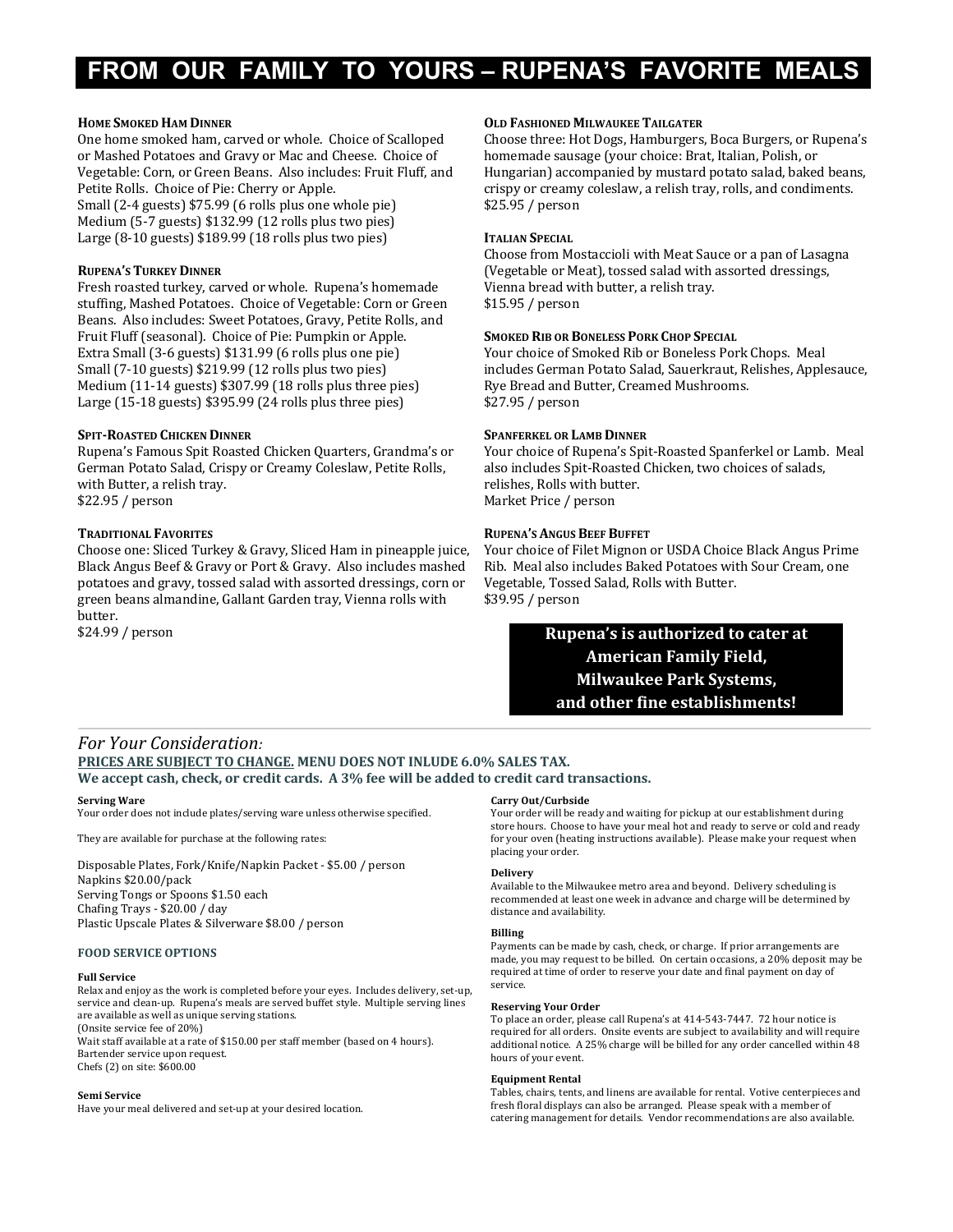# **SPECIAL ENTRÉES & CARRY OUTS**

Rupena's Can Customize Our Carryout Menu To Serve Your Needs (2lb. minimum on meats)

| Hors d'oeuvres                                   |                 |
|--------------------------------------------------|-----------------|
| Deviled Eggs                                     | \$1.00 per half |
| Swedish or Italian Meatballs                     | \$9.99 lb.      |
| Riblets (Baby rack ribs)                         | $$14.99$ lb.    |
| Chicken Drummies (6 pieces)                      | $$10.99$ lb.    |
| Cocktail Sandwiches                              | \$2.25 each     |
| With cheese                                      | \$2.75 each     |
| Sarma (5 servings)                               | $$11.99$ lb.    |
| <b>Assorted Cooked Sausage</b>                   | $$11.99$ lb.    |
| Italian, Polish, Smoked Polish, Hungarian        |                 |
| Water Chestnuts Wrapped in Bacon                 | \$15.00 doz.    |
| Artichoke Dip with Breadsticks                   | $$12.99$ lb.    |
| Spinach Dip                                      | \$8.99 lb.      |
| <b>Bruschetta</b>                                | \$9.99 lb.      |
| Crostini (1 per half pound/bruschetta)\$6.99/box |                 |
| Olive Tapenade                                   | \$10.99 lb.     |
| Black Angus Sliders (6 count)                    | \$25.00         |
| Stuffing Balls (10-15 per lb)                    | $$10.99$ lb.    |
| Caprese Salad                                    | $$9.99$ lb.     |
| Hummus with Pita Bread                           | \$10.99 lb.     |

### **Entrées**

| Sliced Baked Ham (in pineapple juice)          | \$7.99 lb.          |
|------------------------------------------------|---------------------|
| Angus Sliced Roast Beef & Gravy                | $$15.99$ lb.        |
| Sliced Turkey and Gravy                        | $$10.99$ lb.        |
| <b>Boneless Roast Pork &amp; Gravy</b>         | \$12.99 lb.         |
| Barbeque Chicken (4 quarters)                  | $$15.99$ lb.        |
| Texas Style Beef, Pork, or Chicken             | $$12.99$ lb.        |
| Boneless Skinless Chicken Breast               | $$9.99$ lb.         |
| Lasagna (Meat or Vegetable)                    | \$9.99 lb.          |
| Mostaccioli                                    | $$9.99$ lb.         |
| Italian Sausage (with peppers, onions & sauce) |                     |
|                                                | $$8.99$ lb.         |
| Spanferkel                                     | <b>Market Price</b> |
| Roast Lamb                                     | Market Price        |
| Brats & Sauerkraut                             | \$8.99 lb.          |
| Hamburgers in Onion Gravy                      | \$8.99 lb.          |
| Sloppy Joes                                    | $$8.99$ lb.         |
| Meatloaf                                       | \$9.99 lb.          |

Cold Sandwich \$6.99 each

### **Salads & Sides**

| Caprese Salad                     |               | \$10.99 lb.    |
|-----------------------------------|---------------|----------------|
| Gramma's Potato Salad             |               | \$7.99 lb.     |
| German Potato Salad               |               | \$7.99 lb.     |
| Mustard Potato Salad              |               | \$7.99 lb.     |
| Creamy Red Potato Salad           |               | \$7.99 lb.     |
| <b>Baked Potato Salad</b>         |               | \$7.99 lb.     |
| Croatian Potato Salad             |               | \$8.99 lb.     |
| Pasta Salad (various choices)     |               | \$6.99 lb.     |
| Seafood Salad                     |               | \$12.99 lb.    |
| Shrimp Pasta Salad                |               | \$12.99 lb.    |
| Chicken Salad                     |               | \$8.99 lb.     |
| 7 Layer Salad                     | Full \$100.00 | 1/2 \$50.00    |
| Cole Slaw (crispy or creamy)      |               | \$6.99 lb.     |
| <b>Fruit Fluff</b>                |               | \$9.99 lb.     |
| Baked Beans - no meat             |               | \$7.99 lb.     |
| Calico Beans with meat            |               | \$8.99 lb.     |
| Fresh Fruit                       |               | Market Price   |
| <b>Rice Pilaf or Potato Sides</b> |               | \$7.99 lb.     |
| Rupena's Homemade Stuffing        |               | $$10.99$ lb.   |
| Roasted Seasonal Vegetables       |               | \$9.99 lb.     |
| Tossed Fresh Salad                |               | \$3.99 / guest |
| Chips                             |               | \$2.00 /guest  |
| Mac and Cheese – Yellow or White  |               | \$8.99 lb.     |
|                                   |               |                |

### **Sweets**

| Giant Cookies                              | \$2.75 each  |
|--------------------------------------------|--------------|
| <b>Brownies</b>                            | \$2.75 each  |
| Assorted Pie Slices, Eclairs, or Turnovers |              |
|                                            | \$3.50 each  |
| Cupcakes                                   | \$4.000 each |
| Cheese Cake                                | \$6.00 each  |
|                                            |              |

### **Beverages**

| <b>Assorted Juices</b>                      | \$2.75 each   |  |
|---------------------------------------------|---------------|--|
| Soft Drinks                                 | \$2.50 each   |  |
| <b>Bottled Water</b>                        | \$2.00 each   |  |
| Coffee                                      | \$28.99 caraf |  |
| Includes cups, sugar, creamer, and stirrers |               |  |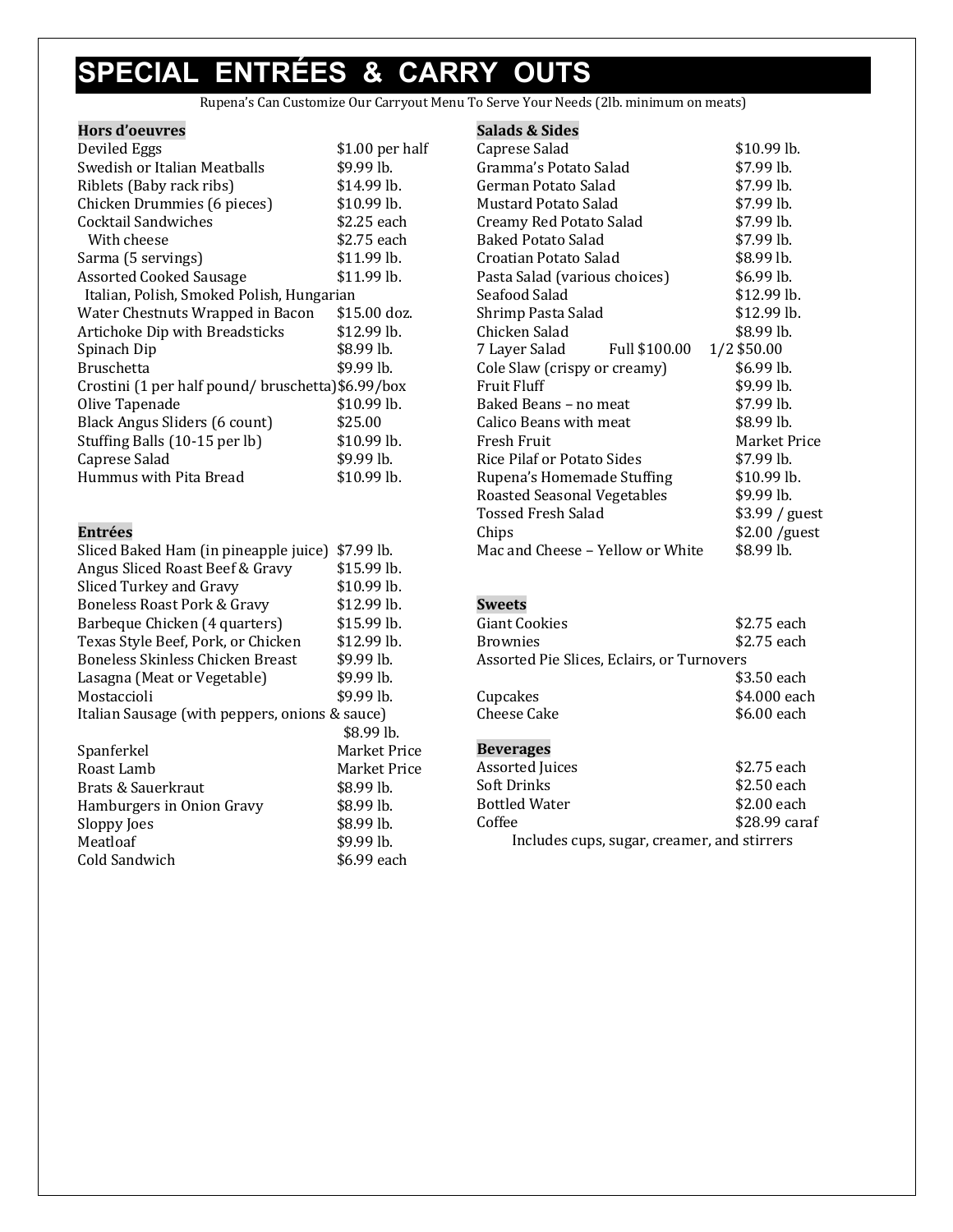# **RUPENA'S PARTY PLATTERS**

### **SERVING SIZES: LARGE 18-22 MEDIUM 13-17 SMALL 8-12**

### **Gallant Garden**

Fresh Carrots, celery, cauliflower and broccoli accompanied by bread & butter pickle chips, dill pickle spears, green and black olives, centered with our homemade veggie dip. \$60.00/55.00/35.00

### **Vegetable Tray**

Garden fresh broccoli, cauliflower, baby carrots, cucumbers, celery, and other vegetables in season, centered with our homemade vegetable dip. \$70.00/55.00/40.00

### **Relish Tray**

Pickle spears, green and black olives, bread & butter pickle chips, pepperoncini and sweet pickles. \$55.00/48.00/35.00

### **Premium Deli Sampler Tray**

Sliced or shaved turkey breast, double-smoked ham, roast beef, and hard salami - the perfect sandwich assortment! Center choice of ham or chicken. \$85.00/70.00/50.00

### **Fresh Shrimp**

Peeled and deveined fresh cooked shrimp arranged around a cocktail sauce center and garnished with fresh lemon twists. \$25.99 lb.

### **Sandwich Supreme**

Premium shaved turkey breast, double-smoked ham, roast beef, and hard salami accompanied with a relish center. \*Rolls and cheese not included. \$130.00/85.00/65.00

### **World of Cheese**

Tray includes slices of a variety of cheeses. Just ask about adding your favorite! \$75.00/60.00/40.00

### **Gourmet Cheese and Charcuterie Board**

A selection of premium smoked sausages, wedge and soft cheeses, nuts, dried fruit, and olives. Served on a wood board you keep. \$285.00/255.00/200.00

### **Plenty Platter**

An appetizing assortment of cubed double-smoked ham, all-beef bologna, summer sausage, and a variety of cheeses. \$120.00/85.00/65.00

### **Fruit and Cheese Tray**

Fresh fruit and savory premium cheese: Colby, Horseradish Cheddar, Aged Cheddar, Co-Jack. Pairs well with your wine of choice. \$110.00/80.00/60.00

### **Cracker Tray**

A carefully selected cracker assortment that is sure to please any palate. \$25.99/19.99/15.99

### **Fresh Fruit Tray**

Pineapple, watermelon, honey dew, cantaloupe, grapes, and strawberries centered with our homemade fruit dip. (Prices and selection subject to change due to *seasonal nature.)* \$120.00/90.00/60.00

### **Taco Dip Tray**

Homemade taco dip topped with shredded lettuce, cheese, tomatoes, black olives, and green onion. Chips extra. \$85.00/65.00/45.00

### **Raw Beef Tray**

A traditional favorite - Black Angus Ground Sirloin accompanied by rye slices and onions. Made fresh at your desired pick up time. \$13.99 lb.

### **Smoked Whole Salmon**

Fresh from our smokehouse - have your salmon whole or sliced. Also available, have your salmon decorated by our very own John A. Rupena - sure to impress your guests! Market Price

### **Lettuce Tomato Onion Tray**

\$30.00/\$40.00/\$50.00

### **Condiments for trays**

| BBQ sauce | \$9.99 |
|-----------|--------|
| Mayo      | \$8.99 |
| Mustard   | \$8.99 |
| Ketchup   | \$8.99 |